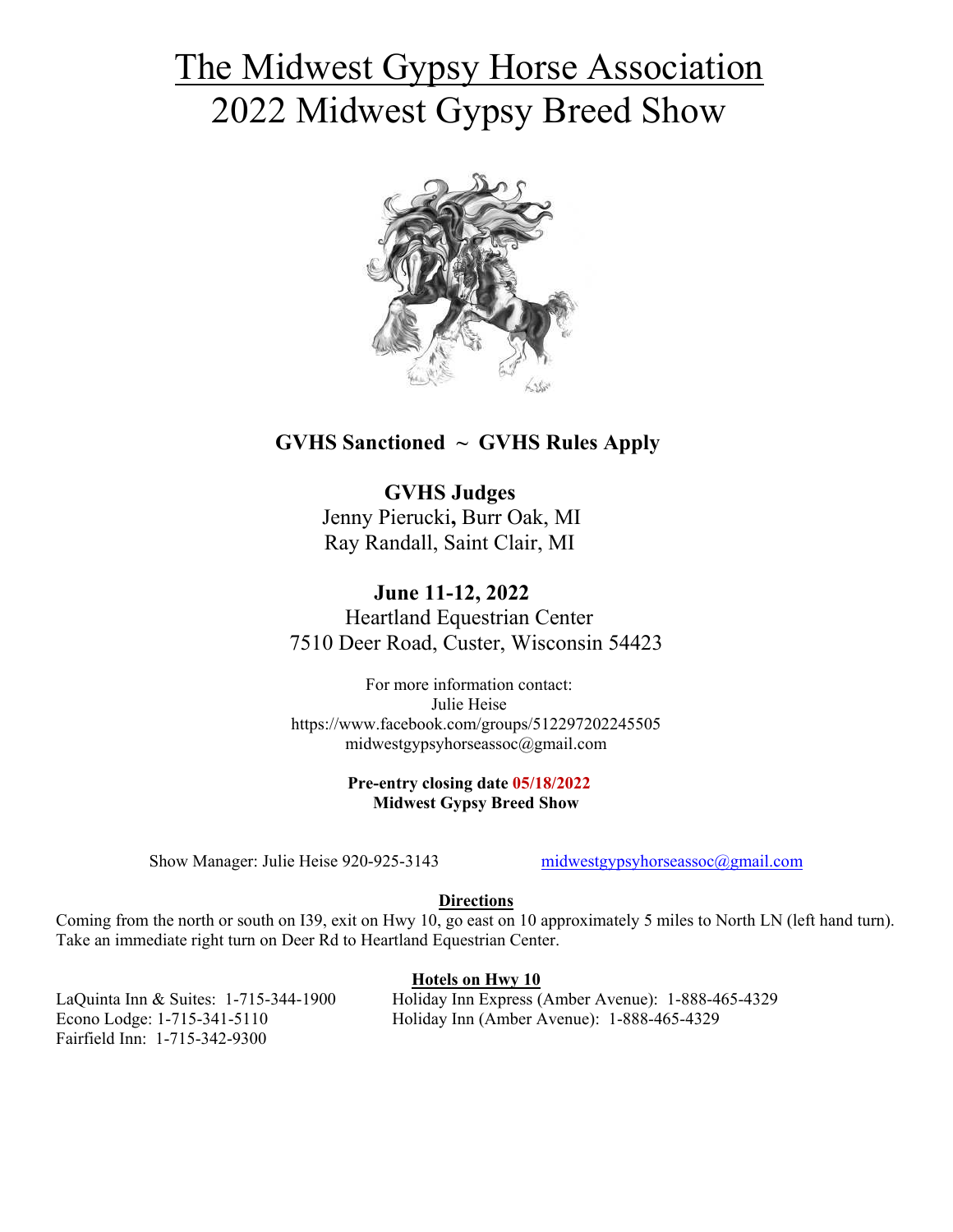

## **Show**

1. All horses in Gypsy classes must be registered as **purebred** with the Gypsy Vanner Horse Society or another Gypsy Horse registry. Only those registered with the GVHS will be eligible for GVHS points. **for the Gypsy Cross/Drum Classes.**

2. Competition entries will in include a Proof of Registration or Pending Registration.

2. Competition entries will include a Proof of Registration or Pending Registr<br>3. Age of all horses is determined as of January 1 of the year they were born.

4. A **Junior** horse is one that is two years or under. A **Senior** horse is one that is three years and older.

5. Registered Purebred Gypsy Vanner horses cannot compete in any driving or riding class until they are three years old. 6. Horse/rider combinations cannot cross enter WT and WTC.

7. All persons exhibiting as Amateurs much have an Amateur Declaration Form on file with their breed registry in order to compete in Amateur classes, and must include a copy of their 2022 Amateur card with their entries.

8. Classes may be combined or divided based on the size of the Competition and the discretion of the Competi Competition management.

9. Mares and foals may accompany each other in the ring for all in hand classes. Foals must be haltered and under control. 10. Competition Management will resolve any questions or dispute that may arise from said eligibility of horses. This decision will be final. may be combined or divided based on the size of the Competient.<br>
Ind foals may accompany each other in the ring for all in hand<br>
tition Management will resolve any questions or dispute that<br>
ill be final.<br>
blicable classes

11. All applicable classes are run in accordance with the current GVHS rules and will be judged and conducted in accordance there with.

12. No fees paid to Midwest Gypsy Horse Show for entries will be refunded for any reason unless a valid medical reason is submitted by a physician or veterinarian. Stall fees are not refundable.

13. Closing date for pre-entries is May 18, 2022. Classes may be added for pre-entered horses on show day.

Those wishing to enter after the closing date will pay a \$50 late fee and must make arrangements with the secretary.

14. ALL horses MUST show proof of Negative Coggins dated within 12 months of the show. Foals at dam's side are covered under the dam's test. This is WI state law. covered under the dam's test. This is

15. All animals coming from states other than MN and WI MUST bring proof of health certificate dated within past 30 days.

16. Stallions may be shown in all performance classes except those noted, but MUST be under control. will be excused from ring. control. Unruly animals

17. All animals must be serviceably sound. In case of unsoundness, judge may have animal excused from ring.

18. The show committee, Midwest Gypsy Horse Show and Heartland Equestrian Center and their employees are are not responsible for accidents of any kind or loss of personal property or damage of any kind. hals coming from states other than MN and WI MUST bring proof of health of<br>s may be shown in all performance classes except those noted, but MUST be<br>sed from ring.<br>hals must be serviceably sound. In case of unsoundness, ju

19. All attendees of Gypsy Vanners, Gypsy Cross and Drum Horses will be subject to the order of the show and MUST have animals ready to enter the ring when required. where needed. **Midwest Gypsy Horse**<br> **Midwest Gypsy Horse**<br> **Progresy Horse Progrity. Only those registered with the transport of the Gypsy Cross/Drum Classes.**<br> **Competition entries will include a Proof of Registratio**<br> **Age of all hor Midwest Gypsy Horse**<br> **Solution Solution Solution**<br> **Solution Consol Dum Classes.**<br> **Consol Drow Consol Dum Classes and The total of the system Conform Hories will include a Proof of Registratio<br>
In horse is one that is t** ees of Gypsy Vanners, Gypsy Cross and<br>ready to enter the ring when required. If<br>al on a trail or other obstacle course BEF<br>d by <u>riders</u> or <u>drivers</u> only. required. If you have delays, you must contact the ring steward. Tack changes **le for GVHS points. This does not apply**<br>ation.<br>t is three years and older.<br>For iding class until they are three years old.<br>For point in the section of the Competition<br>and the discretion of the Competition<br>es. Foals must

20. Any animal on a trail or other obstacle course BEFORE the class, will be eliminated from the competition. competition. Courses may be walked by riders or drivers

21. **NO TYING OF HORSES TO RAILINGS, WALLS, OR FENCES!**  This is a facility rule and will result in removal from show grounds! NO OVER NIGHT GROUND TIES.

22. Youth/Junior is an individual who has not reached his/her 18th birthday as of January 1st of the current competition year. OVER NIGHT GROUND TIES.<br>vidual who has not reached his/her 18th birthday as of January 1st of the current competition<br>f 18 may show a stallion in hand, ridden or driven, including lead line. No one under the age<br>under the

23. No one under the age of 18 may show a stallion in hand, ridden or driven, including lead line. No one under the age

of 12 may show any horse under the age of three, including leading in a lead-line class.

24. Friday Arrival: not before noon.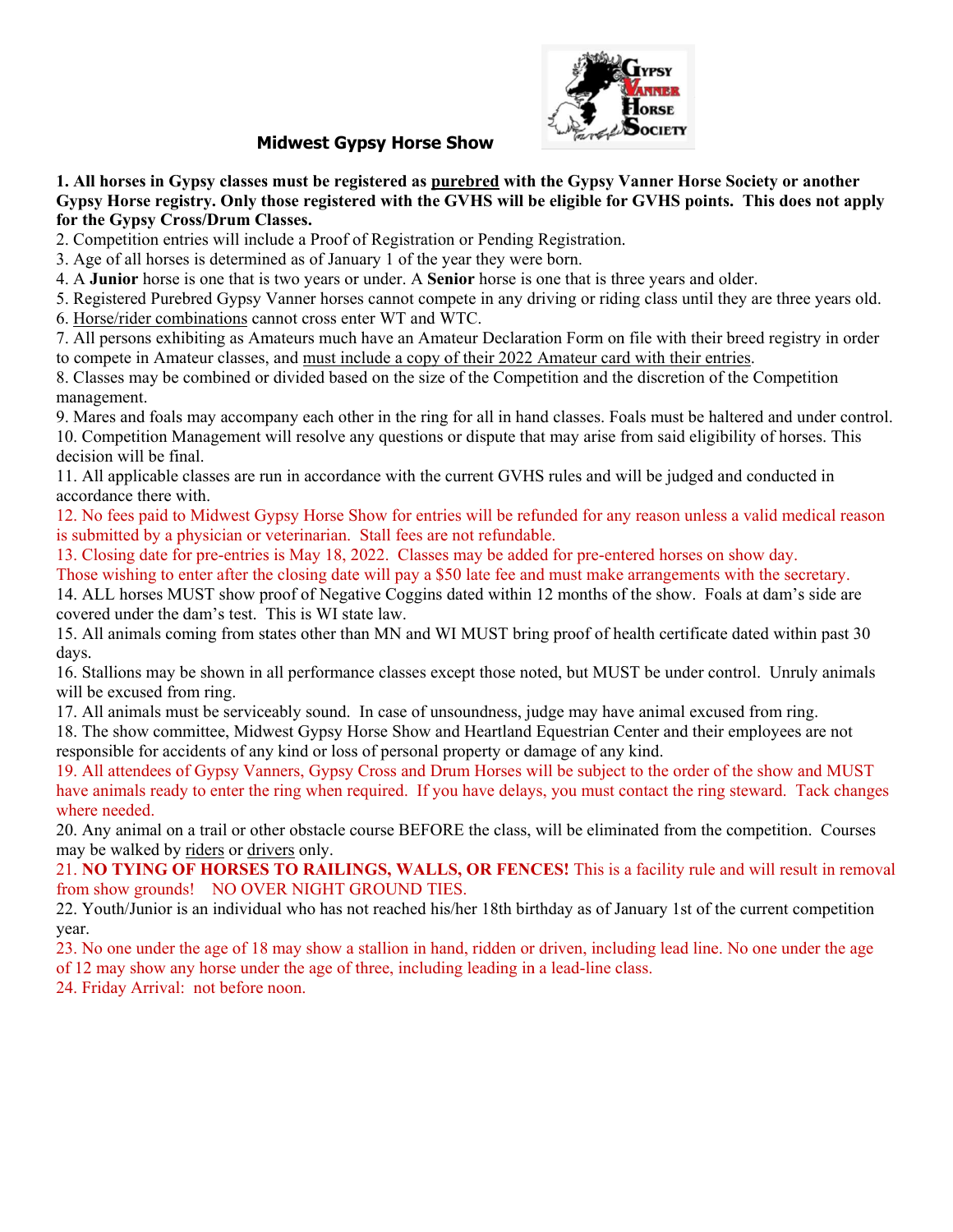#### **SATURDAY**

- 1. Grooming and Conditioning-Sr Horse
- 2. Grooming and Conditioning-Jr Horse
- 3. Gypsy Fillies, 2 years and under
- 4. Gypsy Mares, 3-4 years old
- 5. Gypsy Cross/Drum Mares all ages
- 6. Gypsy Mares 5 and older
- 7. Champion Gypsy Mare (no class fee)
- 8. Gypsy Geldings, 2 and under
- 9. Gypsy Geldings, 3-4 years old
- 10. Gypsy Cross/Drum Geldings all ages
- 11. Gypsy Geldings 5 and Over 12. Champion Gypsy Gelding (no class fee)
- 13. Gypsy Colts, 2 and under
- 14. Gypsy Stallions, 3-4 years old
- 15. Gypsy Cross/Drum Stallions all ages
- 16. Gypsy Stallions, 5 and Over
- 17. Gypsy Champion Stallion (no class fee)
- 18. Gypsy Junior Champion(1st/2nd from 3,8,13) (no fee)
- 19. Gypsy Senior Champion (1st/2nd from 4,6,9,11,14,17) (no fee)
- 20. Gypsy Cross/Drum Champion (1st/2nd from 5, 10, 15) (no fee)
- 21. Gypsy Supreme Champion (1st from 7, 12, 17) (no fee)
- 22. Gypsy Youth Halter
- 23. Gypsy Amateur Halter Mares
- 24. Gypsy Amateur Halter Geldings
- 25. Gypsy Cross/Drum Halter Amateur
- 26. Gypsy Amateur Halter Stallions
- 27. Gypsy Solid Color Jr Horse
- 28. Gypsy Cross/Drum Solid Color
- 29. Gypsy Solid Color Sr Horse
- 30. Gypsy Pattern color Jr Horse
- 31. Gypsy Cross/Drum Pattern Color
- 32. Gypsy Pattern Color Sr Horse
- 33. Gypsy Owner/Handler Jr Horse
- 34. Gypsy Owner/Handler Sr Horse
- 35. Gypsy Best Bred by Owner
- 36. Gypsy North American Bred-All Ages
- 37. Gypsy International Bred-All Ages
- 38. Gypsy Cross/Drum Showmanship
- 39. Gypsy Open Showmanship
- 40. Gypsy Amateur Showmanship
- 41. Gypsy Youth Showmanship
- 42. Gypsy Suitability for Dressage-Jr Horse
- 43. Gypsy Suitability for Dressage-Sr Horse
- 44. Gypsy Musical Freestyle BREAK
- 45. Gypsy Trail In Hand-Jr Horse
- 46. Gypsy Trail In Hand-Sr Horse
- 47. Gypsy Cross/Drum In Hand Trail
- 48. Gypsy Youth In Hand Trail
- 49. Gypsy Amateur In Hand Trail
- 50. Gypsy Trail Under Saddle W/T
- 51. Gypsy Amateur Under Saddle Trail W/T
- 52. Gypsy Cross/Drum Under Saddle Trail W/T
- 53. Gypsy Trail Under Saddle WTC

#### **SUNDAY**

- 54. Gypsy Driving Turnout
- 55. Gypsy Pleasure Driving
- 56. Gypsy Cross/Drum Pleasure Driving
- 57. Gypsy Amateur Pleasure Driving
- 58. Gypsy Amateur Reinsmanship
- 59. Gypsy Ladies Driving
- 60. Gypsy Gentleman Driving
- 61. Gypsy Obstacle Driving
- 62. Gypsy W.T Suitability For Dressage
- 63. Gypsy Youth W/T English Pleasure
- 64. Gypsy W/T English Pleasure
- 65. Gypsy Cross/Drum W/T English Pleasure
- 66. Gypsy Amateur W/T English Pleasure
- 67. Gypsy Youth W/T English Equitation
- 68. Gypsy Amateur W/T English Equitation
- 69. Gypsy Suitability For Dressage WTC
- 70. Gypsy English Pleasure WTC
- 71. Gypsy Amateur English Pleasure WTC
- 72. Gypsy Amateur English Equitation WTC
- 73. Gypsy W/T Western Pleasure
- 74. Gypsy Youth W/T Western Pleasure
- 75. Gypsy Amateur W/T Western Pleasure
- 76. Gypsy Cross/Drum W/T Western Pleasure
- 77. Gypsy Amateur Western Horsemanship W/T
- 78. Gypsy Youth W/T Western Horsemanship
- 79. Gypsy Western Pleasure WTC
- 80. Gypsy Amateur Western Pleasure WTC
- 81. Gypsy Amateur Western Horsemanship WTC
- 82. Gypsy Ranch Pleasure W/T
- 83. Gypsy Ranch Pleasure WTC
- 84. Gypsy Cross/Drum Ranch Pleasure W/T
- 85. Gypsy Ranch Riding W/T
- 86. Gypsy Ranch Riding WTC
- 51B. Gypsy Amateur Under Saddle Trail WTC Will be after class 51.

#### **Sign Up for High Point Awards**

**Gypsy Horse Sr Gypsy Horse Jr Youth Amateur Gypsy Cross/Drum On Entry Form GHRA Approved Show GVHS Points Show** 

Food Is available on the grounds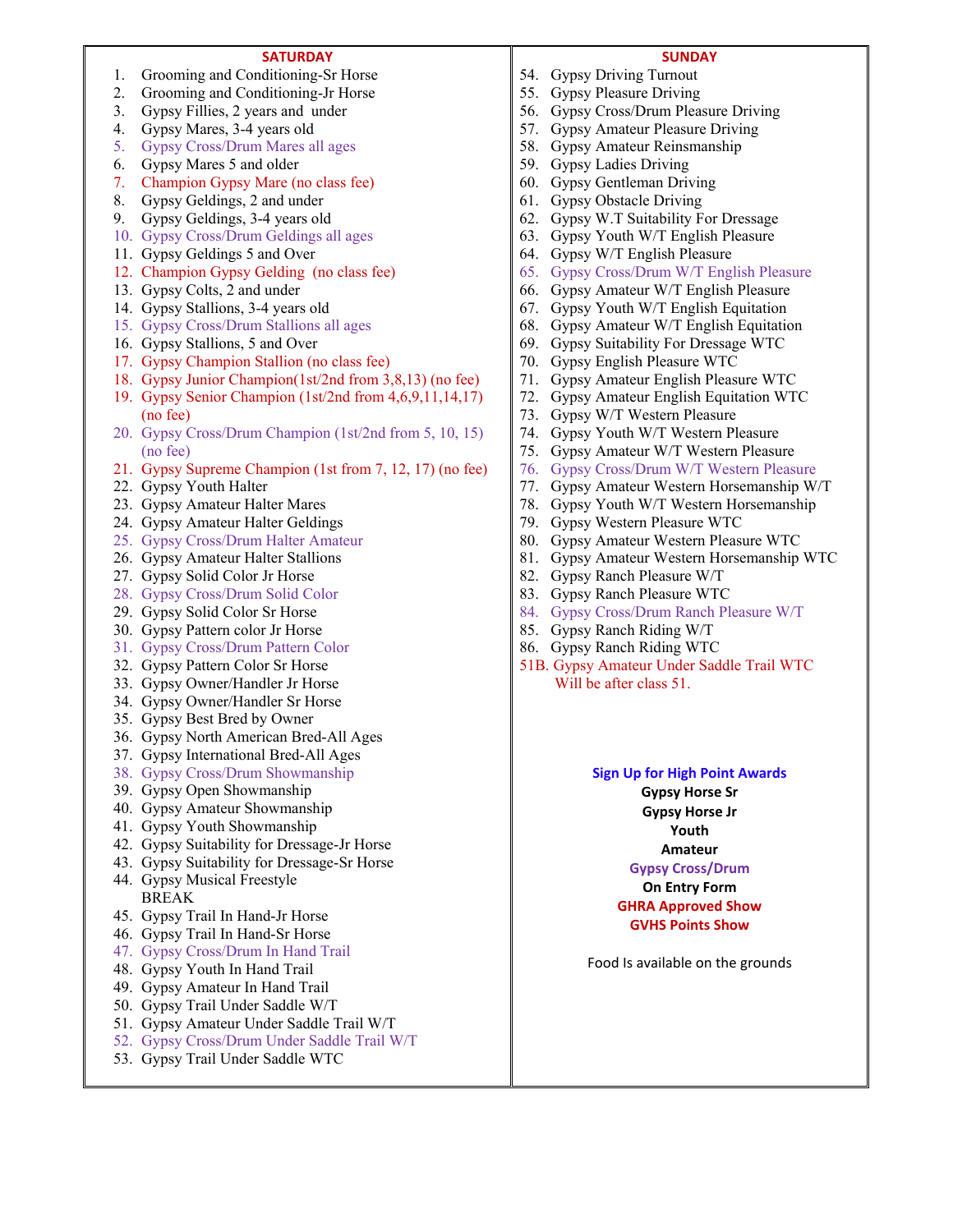#### 2022 GVHS Sanctioned Show Heartland Equestrian Center, Custer, Wisconsin \* ALL PAGES OF THIS FORM MUST BE COMPLETED ~ SIGNATURES REQUIRED ON FORMS \* Please photocopy if more forms are needed

### PRE-ENTRIES CLOSE May 18, 2022 ~ LATE FEES ACCRUE AFTER THIS DATE

Owner Information please print

| Name:      |                   |
|------------|-------------------|
| Address:   | City, State, Zip: |
| Telephone: | Contact Email:    |

**NO EXCEPTIONS ~** All Gypsy GVHS Point horses must provide a copy of their registration papers. All horses must provide a copy of a current negative Coggins certificate (12 months).

 $FEES \sim$  Complete this section once to include fees for all animals entered

| Office fee per horse                                                                  | Number of horses                                                           | $$10.00/h$ orse |  |
|---------------------------------------------------------------------------------------|----------------------------------------------------------------------------|-----------------|--|
| Single class fee                                                                      | Number of classes                                                          | $$15$ /class    |  |
| High Point** Check Which Apply: Gypsy Horse Sr: Class 87,                             |                                                                            |                 |  |
| Gypsy Horse Jr: Class 88 , Youth: Class 89 , Amateur: Class 90 ,                      |                                                                            |                 |  |
| Gypsy Cross/Drum: Class 91, Number of classes                                         |                                                                            | \$15.00 each    |  |
| Unlimited In-hand class fee Number of horses                                          |                                                                            | \$80/animal     |  |
| Unlimited Classes/weekend Number of horses                                            |                                                                            | \$300/animal    |  |
|                                                                                       | Late fee per owner (entries mailed/entered online after May 18) \$50/owner |                 |  |
| Day Stall (coming for the day) if available                                           |                                                                            | \$35.00/horse   |  |
| Stall for the weekend Number of horses                                                |                                                                            | $$65.00/h$ orse |  |
| Tack stall for weekend                                                                |                                                                            | \$65,00/stall   |  |
| Double stall/weekend/must be reserved by the pre registration deadline \$110.00/stall |                                                                            |                 |  |
| Shavings must be pre-ordered Number of bags                                           |                                                                            | \$8.50/bag      |  |
| Camping With Electric                                                                 |                                                                            | \$35.00/night   |  |
| Camping NO Electric                                                                   |                                                                            | \$25.00/night   |  |
| Show Out Of Trailer Fee                                                               | Number of horses                                                           | \$15.00/horse   |  |
|                                                                                       |                                                                            |                 |  |

**TOTAL ENCLOSED \$\_\_\_\_\_\_\_\_\_\_\_\_\_**

Estimated time of arrival

Friday Arrival: not before noon.

**MIDWEST GYPSY HORSE SHOW ASSOCIATION WAVER AND LIABILITY RELEASE FORMThe undersigned acknowledges that there are inherent risks associated with equine activities and hereby assumes all risks associated with participating in equine activities and hereby waives any and all claims for personal injury, injury to participant's or other equine(s), property damage or any other damage which may arise against the Midwest Gypsy Horse Association, its officers, directors, members, successors, assigns, affiliates, employees and agents.** 

NOTICE: A PERSON WHO IS ENGAGED FOR COMPENSATION IN THE RENTAL OF EQUINES OR EQUINE EQUIPMENT OR TACK OR IN THE INSTRUCTION OF A PERSON IN THE RIDING OR DRIVING OF AN EQUINE OR IN BEING A PASSENGER UPON AN EQUINE IS NOT LIABLE FOR THE INJURY OR DEATH OF A PERSON INVOLVED IN EQUINE ACTIVITIES RESULTING FROM THE INHERENT RISKS OF EQUINE ACTIVITIES, AS DEFINED IN SECTION 895.481(1)(e) OF THE WISCONSIN STATUTES.

Signature Required:  $\Box$ 

# **MAKE CHECKS PAYABLE TO: Midwest Gypsy Horse Association**

You can send a paypal friends/family payment to: **paypal.me/midwestgypsyshow** 

**Or** Make Checks Payable to: **Midwest Gypsy Horse Association** Mail to: **Midwest Gypsy Horse Association** - W4949 Thrush Rd - Watertown, WI 53098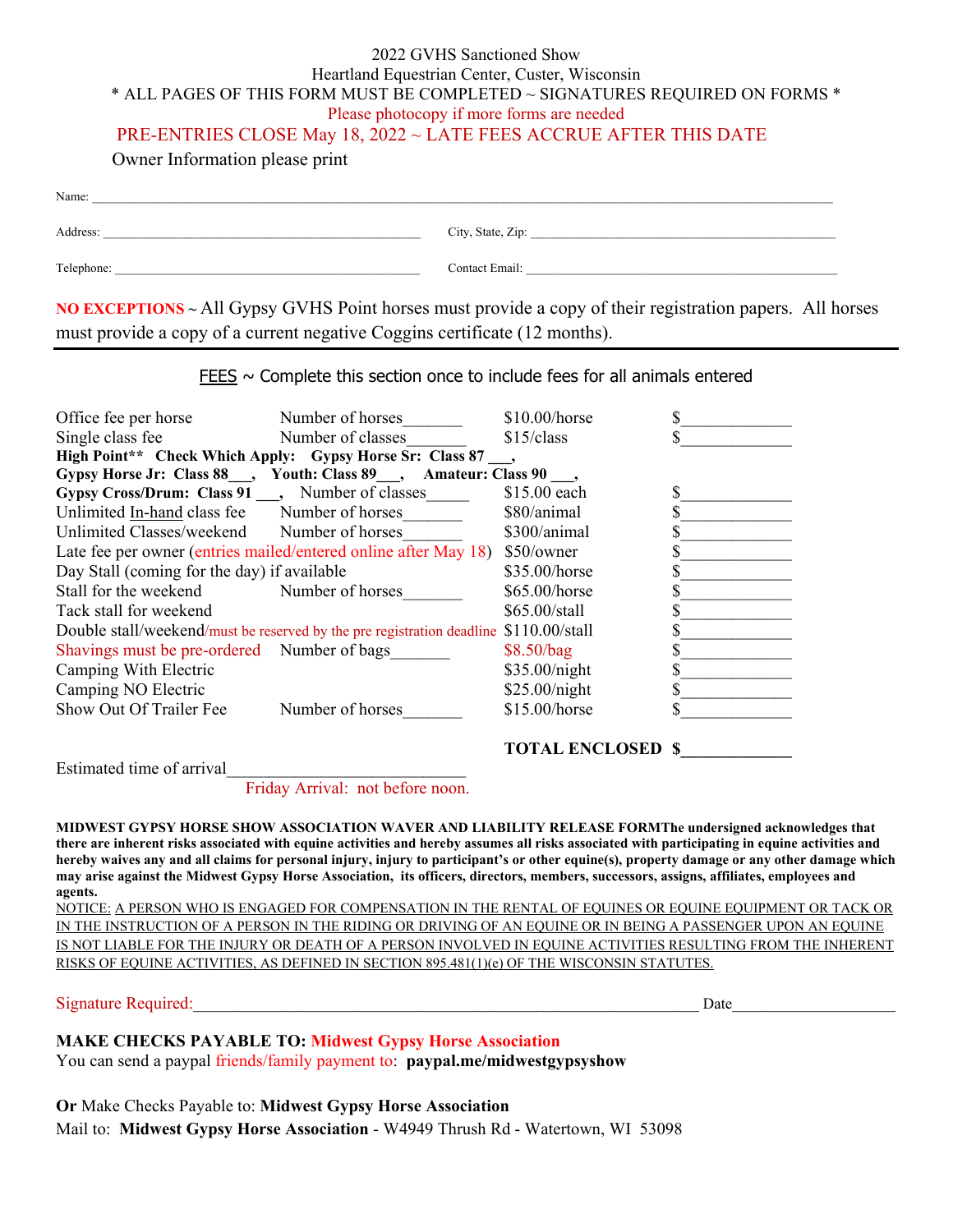#### Please photocopy if more forms are needed

**All out-of-state horses except MN, MUST also bring a health certificate dated within 30 days before the show. No refunds of fees without a doctor or veterinary excuse dated before the end of the show, no exceptions. Office fees are NON-REFUNDABLE** 

#### **HORSE INFORMATION Please Print**

|                                                                                                                                                                                                                                                                                                                   | Name pronunciation if unusual:                         |
|-------------------------------------------------------------------------------------------------------------------------------------------------------------------------------------------------------------------------------------------------------------------------------------------------------------------|--------------------------------------------------------|
| Registration Number:                                                                                                                                                                                                                                                                                              | Year Foaled: Sex: Color: Color:                        |
|                                                                                                                                                                                                                                                                                                                   |                                                        |
| Handler #1: $\frac{1}{2}$ $\frac{1}{2}$ $\frac{1}{2}$ $\frac{1}{2}$ $\frac{1}{2}$ $\frac{1}{2}$ $\frac{1}{2}$ $\frac{1}{2}$ $\frac{1}{2}$ $\frac{1}{2}$ $\frac{1}{2}$ $\frac{1}{2}$ $\frac{1}{2}$ $\frac{1}{2}$ $\frac{1}{2}$ $\frac{1}{2}$ $\frac{1}{2}$ $\frac{1}{2}$ $\frac{1}{2}$ $\frac{1}{2}$ $\frac{1}{2}$ | Amateur: Yes No                                        |
|                                                                                                                                                                                                                                                                                                                   |                                                        |
|                                                                                                                                                                                                                                                                                                                   | Amateur: Yes No                                        |
|                                                                                                                                                                                                                                                                                                                   |                                                        |
| <b>HORSE INFORMATION Please Print</b>                                                                                                                                                                                                                                                                             |                                                        |
|                                                                                                                                                                                                                                                                                                                   | Name pronunciation if unusual:                         |
|                                                                                                                                                                                                                                                                                                                   | Year Foaled: Sex: Color: Color:                        |
| Registry:                                                                                                                                                                                                                                                                                                         |                                                        |
|                                                                                                                                                                                                                                                                                                                   | Amateur: Yes No<br>Birthday if Junior:                 |
|                                                                                                                                                                                                                                                                                                                   |                                                        |
|                                                                                                                                                                                                                                                                                                                   | Amateur: Yes No<br>Birthday if Junior: _______________ |
|                                                                                                                                                                                                                                                                                                                   | Classes Entered: <u>Classes</u> Entered:               |
| <b>HORSE INFORMATION</b>                                                                                                                                                                                                                                                                                          |                                                        |
|                                                                                                                                                                                                                                                                                                                   | Name pronunciation if unusual:                         |
|                                                                                                                                                                                                                                                                                                                   | Year Foaled: Sex: Color: Color:                        |
| Registry:                                                                                                                                                                                                                                                                                                         |                                                        |
|                                                                                                                                                                                                                                                                                                                   | Amateur: Yes No                                        |
|                                                                                                                                                                                                                                                                                                                   |                                                        |
| Handler #2: :                                                                                                                                                                                                                                                                                                     | Amateur: Yes No<br>Birthday if Junior:                 |
| Classes Entered: <u>Classes</u> Entered:                                                                                                                                                                                                                                                                          |                                                        |
| <b>HORSE INFORMATION</b>                                                                                                                                                                                                                                                                                          |                                                        |
|                                                                                                                                                                                                                                                                                                                   | Name pronunciation if unusual:                         |
|                                                                                                                                                                                                                                                                                                                   | Year Foaled: Sex: Color: Color:                        |
|                                                                                                                                                                                                                                                                                                                   |                                                        |
| Handler #1: $\frac{1}{2}$ $\frac{1}{2}$ $\frac{1}{2}$ $\frac{1}{2}$ $\frac{1}{2}$ $\frac{1}{2}$ $\frac{1}{2}$ $\frac{1}{2}$ $\frac{1}{2}$ $\frac{1}{2}$ $\frac{1}{2}$ $\frac{1}{2}$ $\frac{1}{2}$ $\frac{1}{2}$ $\frac{1}{2}$ $\frac{1}{2}$ $\frac{1}{2}$ $\frac{1}{2}$ $\frac{1}{2}$ $\frac{1}{2}$ $\frac{1}{2}$ | Amateur: Yes No<br>Birthday if Junior:                 |
|                                                                                                                                                                                                                                                                                                                   |                                                        |
|                                                                                                                                                                                                                                                                                                                   | Amateur: Yes No<br>Birthday if Junior:                 |
|                                                                                                                                                                                                                                                                                                                   |                                                        |